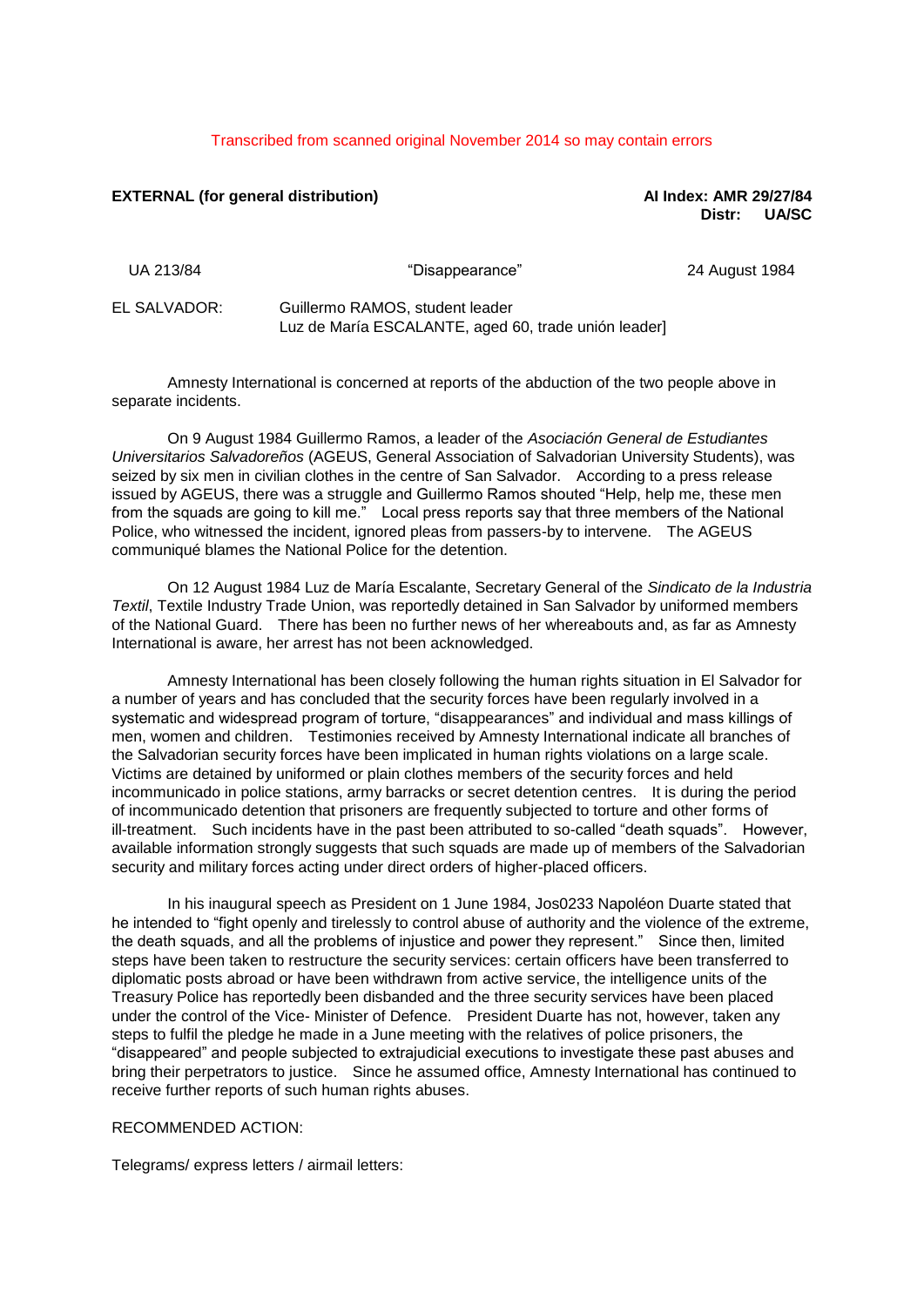- expressing concern at the reported abduction of Guillermo Ramos and Luz de María Escalante and requesting clarification of their legal situation and present whereabouts;

- urging that, if detained, they be immediately brought before a competent court of law or released;

- seeking assurances that their physical safety will be guaranteed while in detention.

APPEALS TO:

Exmo. Sr, José Napoléon Duarte Presidente de la República de El Salvador Casa Presidencial San Salvador, El Salvador

*(President)*

*Telegrams to: Presidente Duarte, San Salvador, El Salvador*

Coronel Reynaldo López Nuila Vice-Ministro de Defensa y de Seguridad Pública Ministerio de Defensa y de Seguridad Pública Doble Vía a Santa Tecla San Salvador, El Salvador

*(Deputy Minister of Defence in charge of Treasury Police, National Guard and National Police)*

*Telegrams to: Vice-Ministro Defensa Lopez Nuila, San Salvador, El Salvador*

Sr. Jorge Eduardo Tenorio Ministro de Relaciones Exteriores Ministerio de Relaciones Exteriores Carretera a Santa Tecla San Salvador, El Salvador *(Minister of Foreign Relations)*

*Telegrams to: Ministro Relaciones Exteriores Tenorio, San Salvador, El Salvador*

COPIES TO:

Oficina de Tutela Legal del Arzobispado Comisión Diocesana de Justicia y Paz Apartado Postal 2253 San Salvador, El Salvador

*(Legal Aid Office of the Archbishopric)*

Lic. Miguel Angel Parada Rector Universidad de El Salvador (UES) San Salvador, El Salvador

*(Rector of University of El Salvador)*

*Diario El Mundo* 2A Av. Norte No. 211